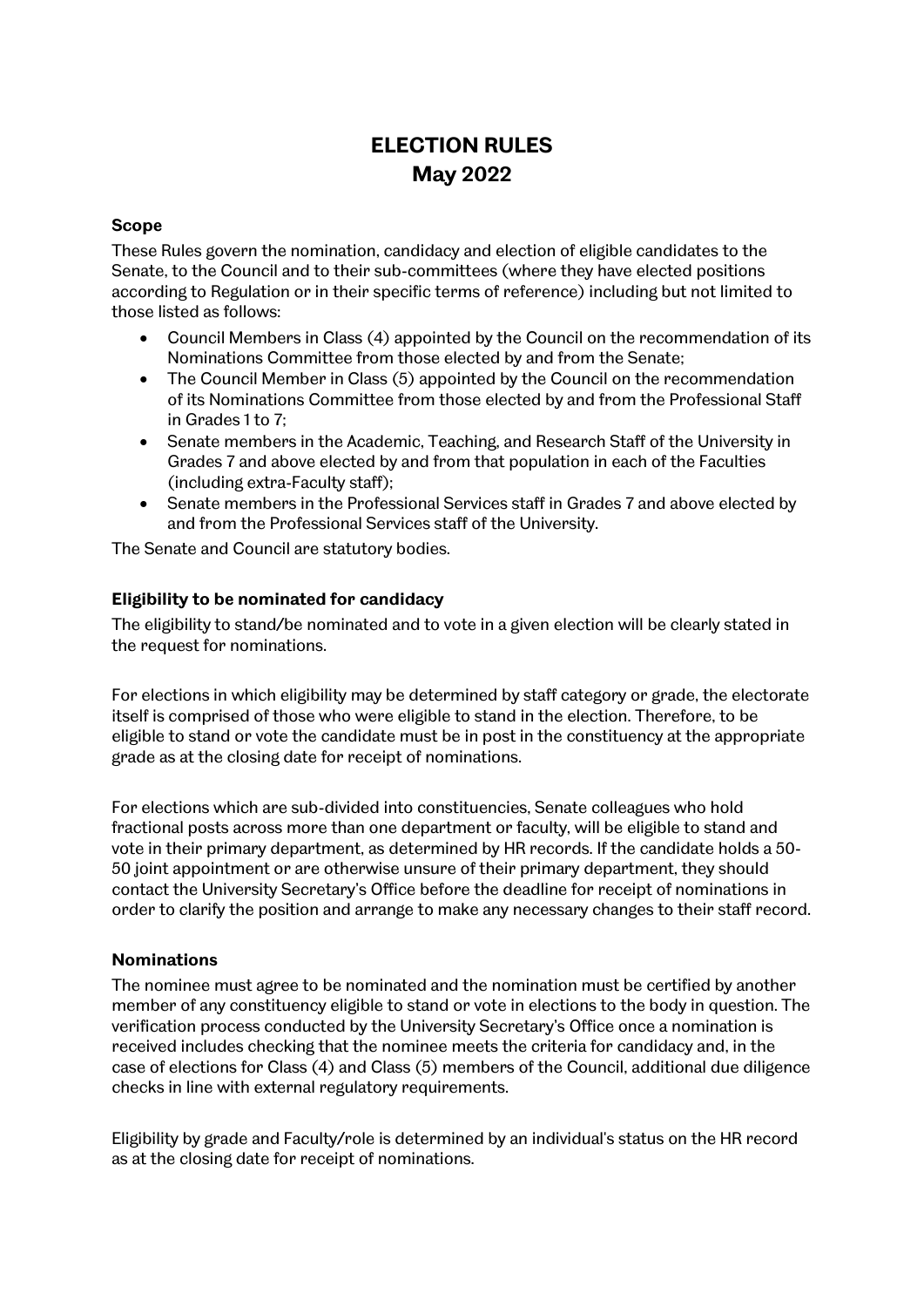The Returning Officer may at their absolute discretion agree to amend the constituency in which a candidate may stand, e.g. due to error in the HR record as at the closing date for receipt of nominations. In the event that an elected member of Senate subsequently transfers to a different constituency (e.g. from one Faculty to another or from a professional to academic-related role), they will remain a member of the Senate for the duration of their term of office in the constituency to which they were originally elected.

A nomination will be invalid if, for example but not limited to, the eligibility criteria are not met, it does not arrive in time at the specified email or postal address by the closing date for nominations, the name of a person certifying the candidate is missing, in the Returning Officer's view there are material inaccuracies in the particulars of the candidate or the person nominating the candidate, or there is a valid objection to a nomination which has been upheld by the Returning Officer. In the case of nominations received after the specified closing date, the Returning Officer shall have discretion to consider whether to accept the nomination, by exception, if the proposed nominee can demonstrate that it was not reasonably practicable to have submitted their nomination by the specified deadline.

If a nomination is thought to be invalid this will be referred to the Returning Officer whose decision is final. When a Returning Officer decides that a nomination is invalid they shall write by post or email to the candidate explaining the reason for the decision. When the Returning Officer holds that a nomination is invalid, the candidate's nomination will be immediately withdrawn from the election.

It is the nominee's responsibility to return their nomination form, not the certifying colleague or others.

Nominations should be sent to the University Secretary, as Returning Officer, at the email or postal address specified in the announcement.

**Important (for colleagues accessing emails via a MacBook)**: In some cases elections and invitations for nominations are sent via "announce", which is a 'do not reply' email address. This may not be apparent to users of MacBooks and you should ensure that any email correspondence is sent to the contact details specified in the announcement.

#### **Process for withdrawal of a nomination**

A nominee can withdraw from an election by submitting a notice of withdrawal. This must be delivered in writing to the Returning Officer at the same address as for the delivery of nomination forms. Any withdrawals must be received before the ballot opens for voting. If a nominee withdraws the election will proceed with the remaining candidates.

#### **Announcing the Candidates**

The Returning Officer will circulate to the electorate a statement of persons nominated for each election before the opening of the ballot. Any member of the electorate may challenge the validity of a nomination, or the electoral category, within 2 days following the publication of nominations, on the grounds that it does not comply with the rules or with composition of Senate or Council. The Returning Officer shall rule on the challenge and their decision shall be final.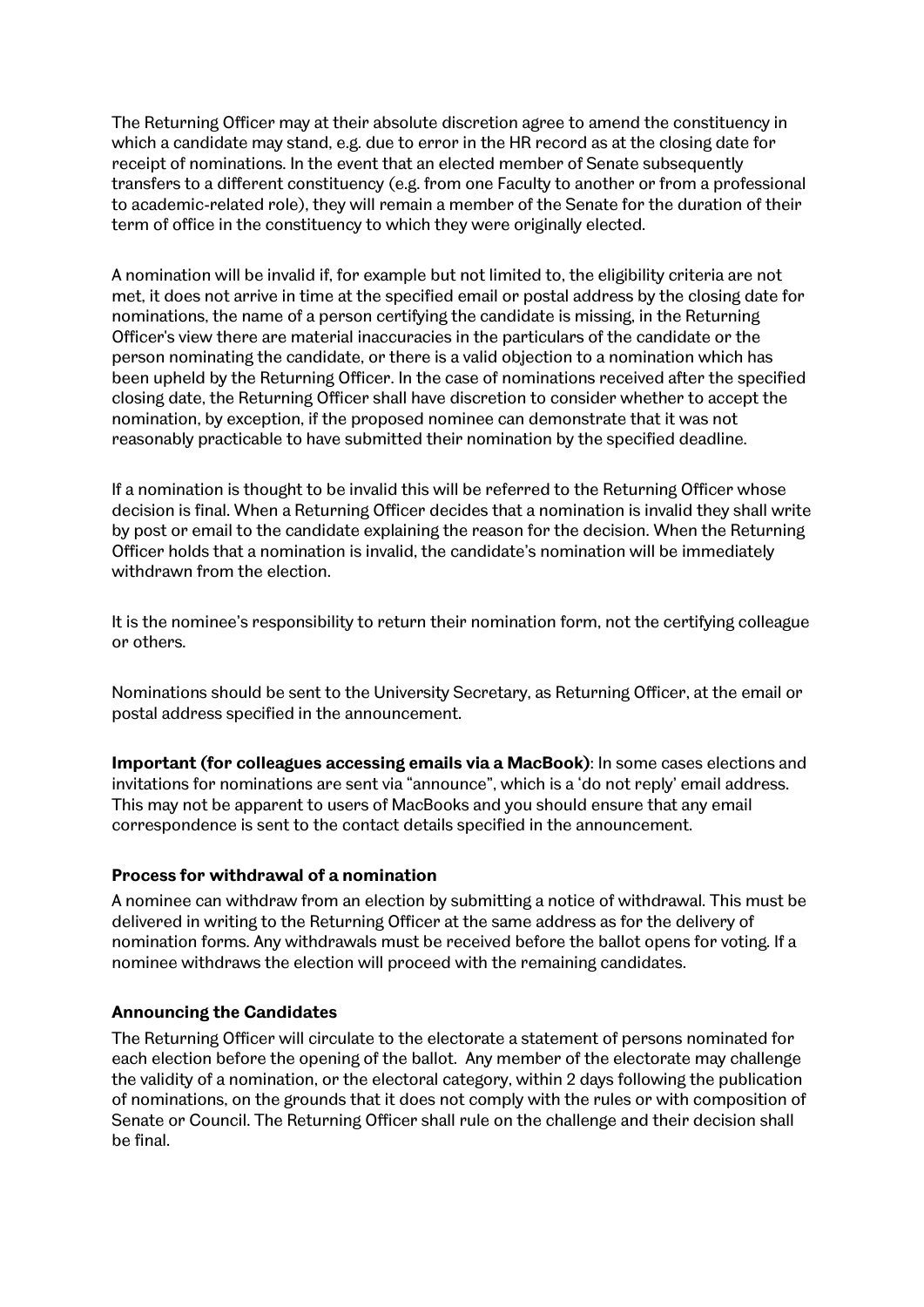#### **Information about the Candidates**

Colleagues are invited to vote based on the statements provided by candidates on their nomination form (as above), which is included as part of the online ballot. The University will provide equal support for candidates in terms of coverage in University communications including online communication channels. Details of how to vote, candidate information and the closing date of the election will be circulated by the University Secretary's Office to all members of staff eligible to stand and vote in advance of the election. The University will provide through the voting system a copy of the candidates' supporting statements to every member eligible to vote along with their ballot.

Information provided by the candidate for election will be provided to those who are eligible to vote by the University Secretary's Office. Staff who are eligible to vote will usually receive the ballot by email, with the exception of colleagues in roles without routine access to or use of email, for whom alternative arrangements will be made by the University Secretary's Office. Those eligible to vote will be sent a reminder closer to the deadline and information on the election and the candidates will be provided via the staff website. In fairness to the other candidates, no voter should be contacted by the candidates themselves, or thirdparties acting on their behalf, to highlight their candidacy, promote their supporting statement or to canvass for votes.

# **Conduct of Candidates during the Election**

Candidates themselves do not directly or indirectly promote their candidacy, solicit votes or campaign themselves or through third-parties (including using sites like Facebook, Twitter, Instagram, LinkedIn, YouTube and TikTok or sending emails to encourage people to vote for them). To avoid unfair advantage over other candidates no third party, either external to the University or any internally organised network or fora, is permitted to promote, endorse or campaign for candidates. Third parties and colleagues should not notify or remind staff about the ballot. If candidates already hold a role in the Senate or Council they cannot use this platform to promote their candidacy or to ask for support. Indirect campaigning could include, for example, candidates putting across views on a particular issue in a way which could reasonably be interpreted as electioneering.

The Returning Officer may require whatever action they deem necessary to prevent the publication or broadcast of any item that conflicts with this requirement.

This is to maintain impartiality and out of fairness for each of the candidates, given that those elected will be expected to act independently in the best interests of the University within the remit of the body to which they are elected, rather than to specifically represent the interests of a particular constituency or mandate.

All votes are expected to be cast based on the information provided in the ballot. The same rules and procedures, and the same principle of independence, apply whether an election is being held in respect of membership of the Council, Senate or any of their sub-committees.

## **Supporting Statements**

Supporting statements must not exceed 150 words. The statements will be checked upon receipt. As part of our commitment to equality and diversity the University Secretary's Office will review submitted statements and biographical information for obvious errors (spelling mistakes etc.) for reference back to the candidate for agreement prior to circulation.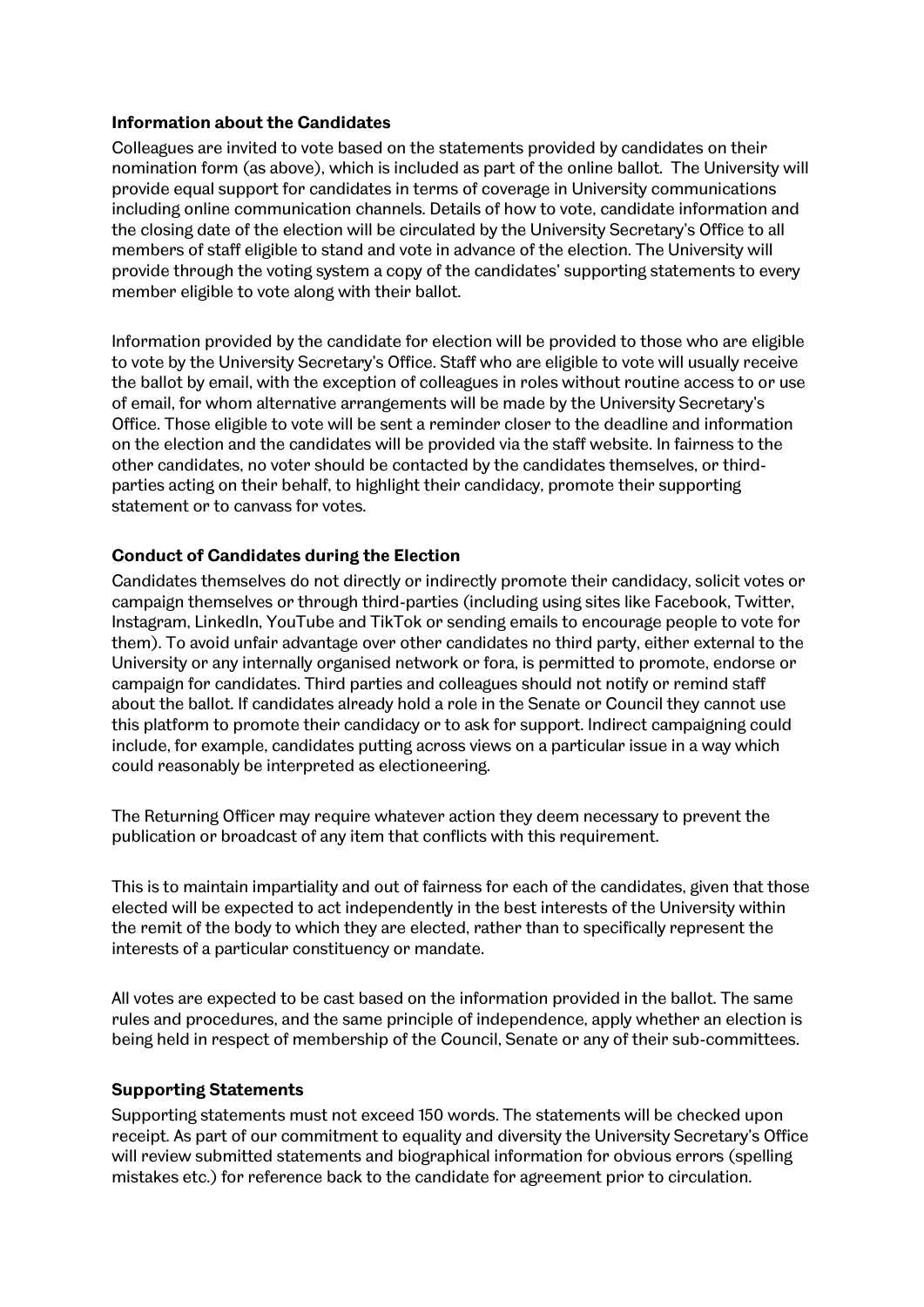Statements are published at the Returning Officer's discretion, and the Returning Officer will not publish any statement, or part of a statement, which they know to contain inaccurate or untruthful information; which they believe to be potentially libellous; or which they believe could subject the University to any form of legal action or regulatory intervention.

If the text exceeds the word limit, the candidate will be asked to delete or change a sufficient number of words, or a sentence, to put the statement within the required word limit before the statement is filed. In the absence of a revised statement only the first 150 words will be used to avoid unfair advantage. Potential voters will be able to view the supporting statement to help them make their decision.

#### **Voting**

Those who meet the eligibility criteria for the specific election will be contacted and invited to vote.

Those eligible to participate are invited to vote based on the information provided by candidates in their supporting statement, which is included as part of the online ballot.

All votes are expected to be cast based solely on the information provided in the ballot. The same rules and procedures, and the same principle of independence applies whether an election is being held in respect of membership of the Council, Senate or any of their subcommittees.

Staff who are eligible to vote will receive the ballot by email from the University Secretary's Office, having earlier received the invitation for nominations. Those eligible to vote will be sent a reminder closer to the deadline and information will be provided via the staff website. Alternative arrangements will sought for those without routine access to a computer.

If a person receives an invitation to vote or casts a vote, and reasonable cause exists to believe that the person is not entitled to vote the Returning Officer may, at their discretion, not count an ineligible vote.

Candidates may use their own vote to vote for themselves.

#### **Uncontested Elections**

If insufficient nominations have been received to fill all vacancies at the close of nominations, a decision will be made by the Returning Officer either to extend the period for nominations if there are reasonable grounds to believe that further nominations are likely or to appoint members from those nominated as elected if unopposed.

If an election is uncontested (i.e. the number of candidates is equal to or fewer than the number of vacancies) the candidates' details will be circulated to the relevant constituency. For elections to the Senate and committees, the candidates shall be declared elected unopposed no more than seven days later (provided no objections have been lodged and upheld by the Returning Officer). For elections to the Council, the candidates shall be declared elected unopposed no more than seven days after their appointments have been approved by Council on the recommendation of the Council Nominations Committee.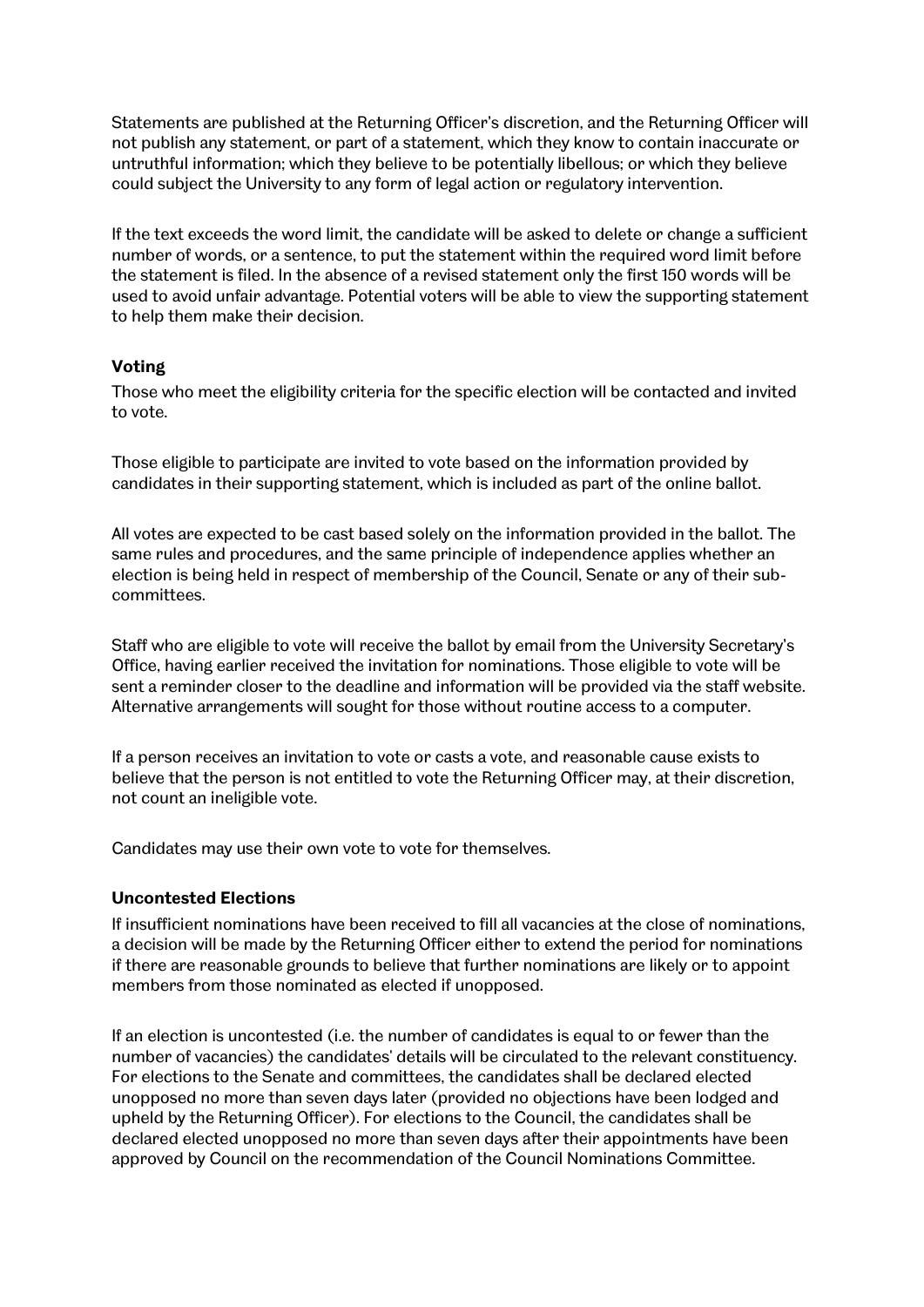In the event that vacancies exist in the same constituency but the positions have a different length of tenure, and the election is otherwise uncontested, the tenure will be allocated by the drawing of lots as set out below regarding tied elections.

#### **The Count**

Two counting officers will be nominated to check the results of the ballot after the closing date has passed, and report the outcome of the vote to the Returning Officer. Where a number of places exist candidates will be elected in order of the number of votes they receive until the places in their constituency are filled.

If the election is contested, the candidate, or candidates, with the highest number of votes following the count will be declared elected.

In the event of a tie between two or more candidates for one vacancy, the Returning Officer will arrange for lots to be drawn by the counting officers to break the tie. The affected candidates will be notified in advance and given the opportunity to observe the drawing of lots or to nominate a representative to observe on their behalf.

Once the count has been conducted those elected will be informed.

All candidates will be notified of the results as soon as possible after the count has concluded.

#### **Announcement of Results**

The Returning Officer is responsible for announcing the results of an election.

If an election is uncontested (i.e. the number of candidates is equal to or fewer than the number of vacancies) a statement of the candidates will be circulated to the relevant constituency as soon as practicable after the close of nominations. For elections to the Senate and committees the candidates shall be declared elected unopposed no more than seven days after the close of nominations (provided no objections have been lodged and upheld by the Returning Officer). For elections to the Council, the candidates shall be declared elected unopposed no more than seven days after their appointments have been approved by Council on the recommendation of the Council Nominations Committee.

The announcement of election results may include the total number of votes cast, including by constituency, but not the numbers of votes cast for individual candidates. Once elected (and in the case of elections to the Council, formally appointed by the Council), each member of the Senate, Council or their sub-committees has equal status with all other members of the body to which they are elected and shares collective responsibility for carrying out its functions.

In the event that a successful candidate leaves the University before taking up the role to which they were elected, the candidate who finished in second place will be deemed elected, subject to their continued willingness to serve. If the election in question was previously uncontested the vacancy may be carried unless the Returning Officer deems it necessary to seek further nominations.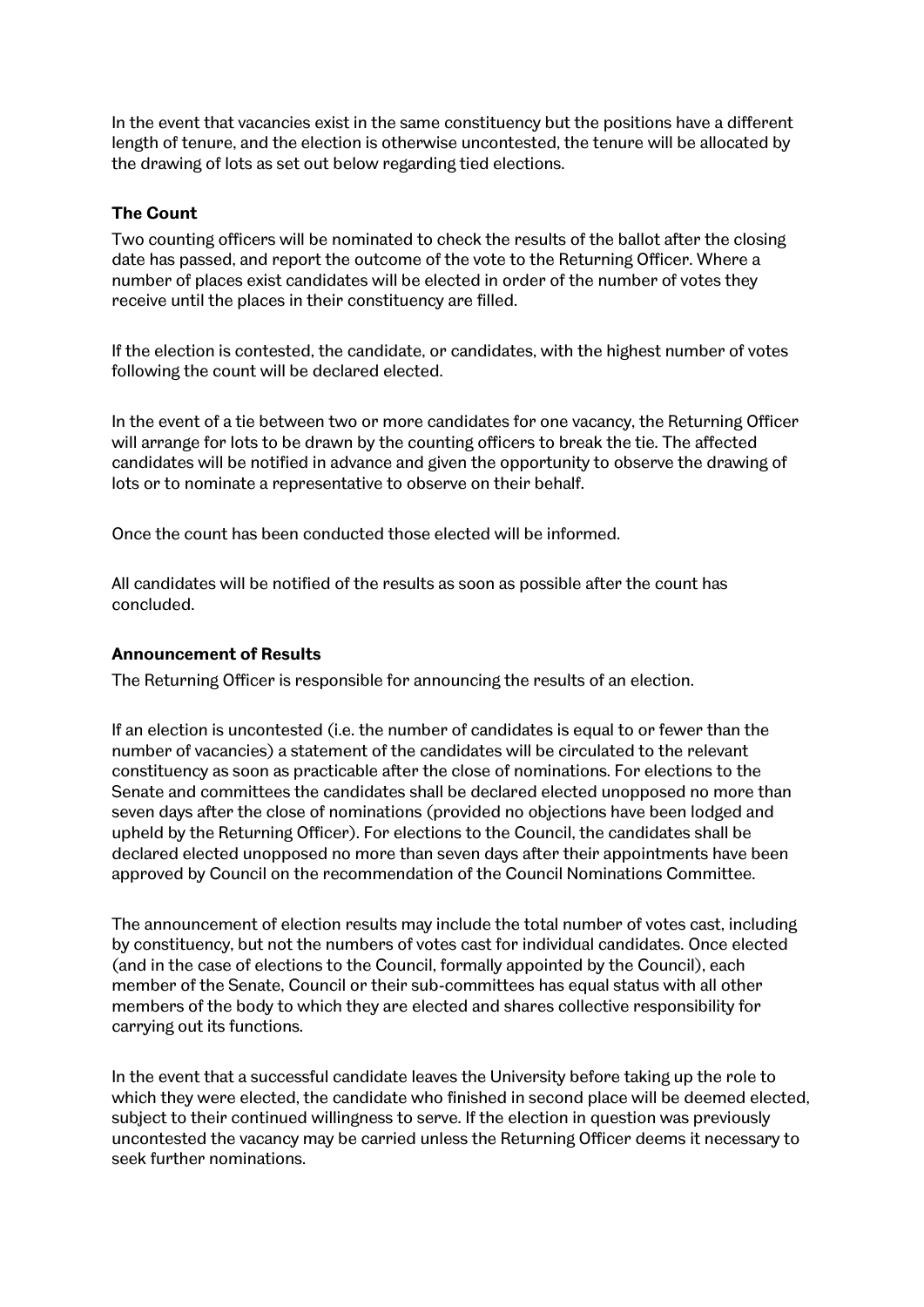## **Membership of the Senate and Council and their sub-committees**

Members of Senate and Council are expected to act independently in the best interests of the University within the remit of the body to which they are elected, rather than to specifically represent the interests of a particular constituency, in accordance with the expectations of members of Council and Senate. For example, the Council Roles and Responsibilities document is clear as to the corporate nature of Council members' roles and the need to not be 'representative', notably:

*Members elected or appointed by particular constituencies may not act as if delegated by the group they represent, and may not be bound in any way by mandates given to them by others.* 

Furthermore, Senate has approved a series of principles arising from the Senate Effectiveness Review, which included the principle that:

*Members of Senate must exercise independence in taking decisions on behalf of the University as a whole, rather than act as representatives of a particular constituency.*

Consequently, although members are appointed through particular constituencies democratically, members elected or appointed by particular constituencies (Faculty and Professional Services) may not act as if they are delegates, and may not be bound in any way by mandates given to them by others.

For further information about declaring and managing actual or perceived conflicts of interest, please refer to the Conflicts of Interest in Decision Making Procedure and the Standing Orders of the Council and the Senate.

#### **Terms of Office**

Successful candidates will usually be elected and appointed in accordance with the applicable University Statutes and Regulations.

## **Making a Complaint**

Any complaints about the conduct of the Election or the conduct of candidates during the Election should be made to the Returning Officer. Any complaints regarding the conduct of the Election should be submitted in writing to the Returning Officer at the same address as for the delivery of nomination forms on or before the closing date for voting.

The Returning Officer shall acknowledge receipt of a complaint, conduct a preliminary review, where appropriate put the matter to a candidate for a response, decide on any complaint, notify the complainant of the outcome, and report the outcome to the Senate and/or the Council.

#### **Remedy for Breach of the Election Rules**

Any complaints about the conduct of the Election or the conduct of candidates during the Election should be made to the Returning Officer, who can exclude candidates in respect of any breach of these election guidelines or suspend, postpone or nullify the election or its result in respect of any irregularity.